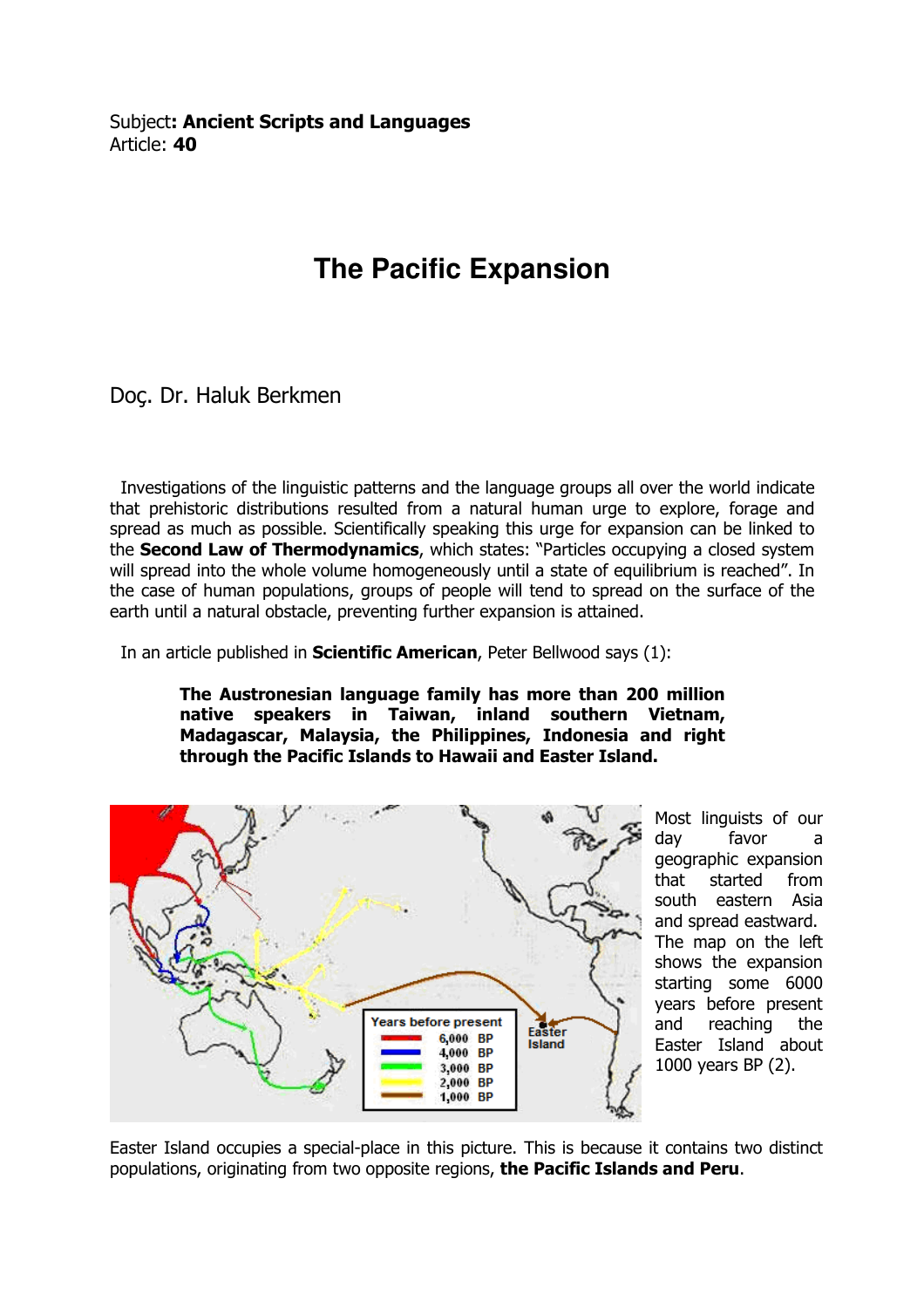Thor Heyerdahl (1914 - 2002) sailed 8,000 km across the Pacific Ocean in a self-built raft called Kon-Tiki, from South America to the Tuamotu Islands in 1947. He argued that in addition to having been settled by Polynesians, Easter Island was settled by people from Peru in South America. Regarding the Easter Island population he claims that (3):

Amongst the chiefly families of New Zealand, Easter Island and the Chatham islands there is a genetically different group who are : tall, pale skinned, bearded, long headed, with narrow lips and occasionally reddish brown hair with a wavy texture. The Polynesian name for families carrying this racial type are called 'Urukehu' and they are said to be descended from an earlier population.

The root phoneme 'ur' is an ancient proto-Turkish word related to "settle, settlement, habitation, or location". The form 'ur' still exists in modern Turkish in the words: "vur" (hit, place), "kur" (construct, wind), "yurt" (central Asiatic tent, country) and "dur" (stand). There are several cities all over the world containing this root word. In ancient Mesopotamia the two cities Ur and Uruk were part of the Sumer Empire (see article 26-The South-West Expansion).

 The Ural Mountains in Western Asia and the ancient burial mound, the Kurgan (Ok-Urgan) are two typical words pointing to the ancient Asiatic language (see article 4-The Asiatic Scythians). In South America there is the country Uruguay and the city Urubamba in the sacred valley of the Incas, in Peru. In the local Inca language Uru means 'flatland', which is in agreement with the original meaning of 'ur' being "settlement" and "country".

 In the mythology of the Māori people of New Zealand as well as in most Pacific cultures, **Tangaroa** is the name of the great god, the god of the sea. He is a son of Ranginui and Papatuanuku, Sky and Earth. His brothers are Rongo, Tūmatauenga, Haumia, and Tane. Tangaroa is the father of many sea creatures. The composite word Tangaroa can be split as Tanga and Roa. Tanga has its origin in the Asiatic word Tengri, meaning God. The same meaning is found in the word **Tagaloa** in the Samoa language and as **Tanka** in most northern American so called "Indian" languages. The same word meaning God is found as **Tengeri** in the Asiatic Buriat language, and as **Tingir** in the Tatar Turkish of Crimea. The Anatolian Turkish word for God is Tanry. Could all these similarities be pure coincidence?

The local name of the Easter Island is Rapa Nui and the local script is called **Rongo-Rongo.** On the next page we see these glyphs organized in 4 columns. It is most probable that the script is syllabic and similar glyphs represent the same sound pronounced somewhat differently in each column. Thus the basic number of syllables in that language is 48. Here is another similarity with the central Asiatic **Orhun** script, which contains 38 syllables (see article 33-The Orhun Valley Script).

As long as the language and the script of the **Easter Island** is not deciphered, it won't be possible to give solid proof, for or against, the above similarities and relationships. Below are the Rongo-Rongo glyphs and a megalithic statue whose height can be guessed when compared with two humans standing next to it.